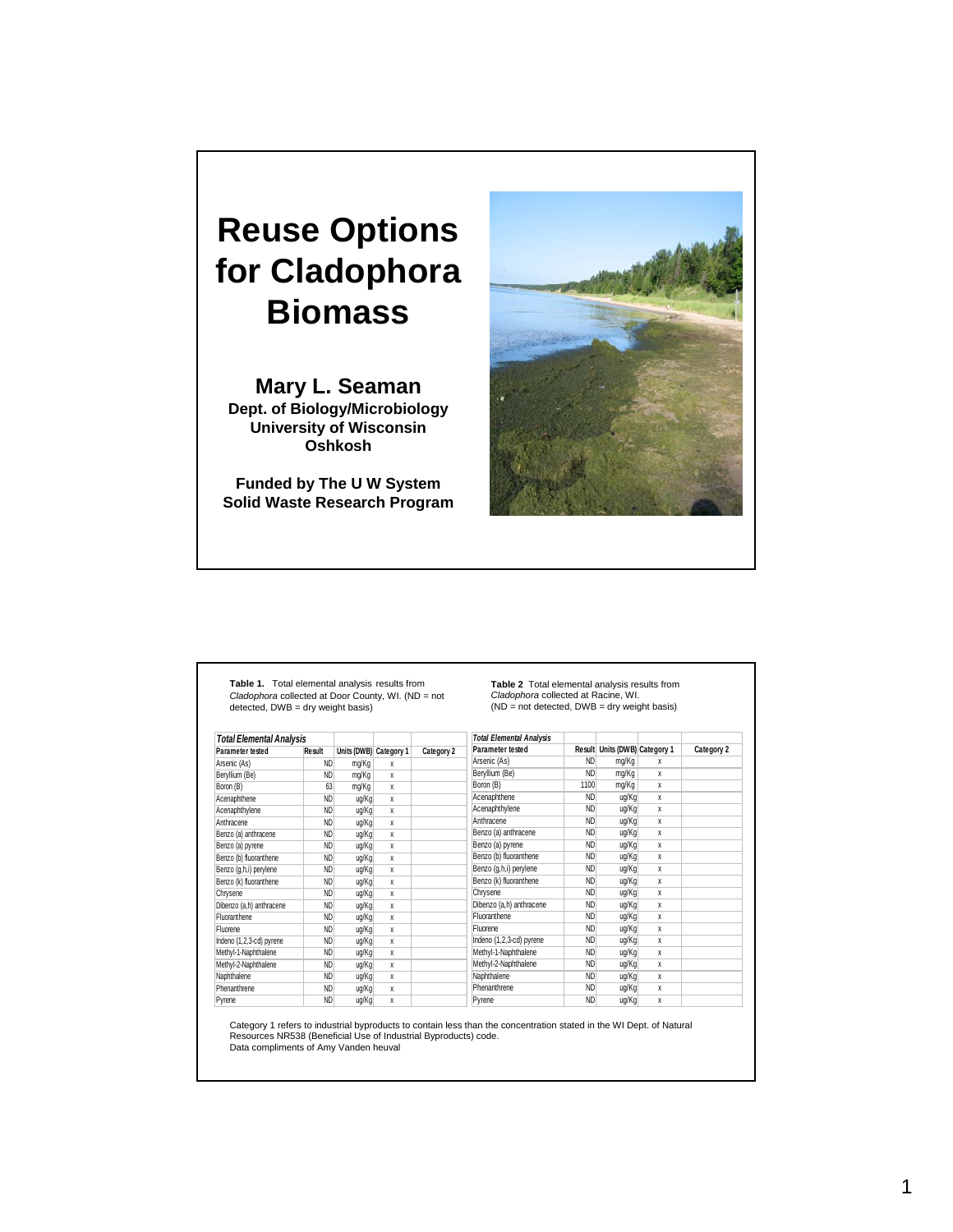**Table 3.** BTUs/lb for *Cladophora* samples taken from different locations in WI. BTUs/lb of different tree species calculated from seasoned cord weight and BTUs/cord.

| Cladophora                 |        | <b>Tree Species</b>   |       |                                                          |      |
|----------------------------|--------|-----------------------|-------|----------------------------------------------------------|------|
| <b>Sample Location</b>     | BTU/lb |                       |       | Hardwoods Cord Weight (lbs) BTUs/Cord (millions) BTUs/lb |      |
| <b>Whitefish Dunes (1)</b> |        | 4825 Black Ash        | 2,992 | 19.1                                                     | 6384 |
| <b>Whitefish Dunes (2)</b> |        | 4999 White Ash        | 3,689 | 23.6                                                     | 6397 |
| Whitefish Dunes (3)        |        | 3974 Red Oak          | 3.757 | 24                                                       | 6388 |
| Racine                     |        | 5548 Beech            | 3,757 | 24                                                       | 6388 |
| Whitefish Bay              |        | 4088 White Birch      | 3.179 | 20.3                                                     | 6386 |
| Lily Bay                   |        | 3373 Grey Birch       | 3,179 | 20.3                                                     | 6386 |
| Bailey's Harbor            |        | 5847 YellowBirch      | 3,689 | 23.6                                                     | 6397 |
| Lakeside                   |        | 1526 Paper Birch      | 3,179 | 20.3                                                     | 6386 |
| Anclam                     |        | 2982 Red Maple        | 2,924 | 18.7                                                     | 6395 |
|                            |        | Soft Maple            | 2,924 | 18.7                                                     | 6395 |
|                            |        | White Elm             | 3,052 | 19.5                                                     | 6389 |
|                            |        | AmericanElm           | 3,052 | 19.5                                                     | 6389 |
|                            |        | Sugar Maple           | 3,757 | 24                                                       | 6388 |
|                            |        | Softwoods             |       |                                                          |      |
|                            |        | White Cedar           | 1,913 | 12.2                                                     | 6377 |
|                            |        | Eastern<br>White Pine | 2.236 | 14.3                                                     | 6395 |
|                            |        | Western<br>White Pine | 2.236 | 14.3                                                     | 6395 |
|                            |        | Ponderosa<br>Pine     | 2,380 | 15.2                                                     | 6387 |
|                            |        | Balsam Fir            | 2,236 | 14.3                                                     | 6395 |



Data compliments of Amy Vanden Heuval

**Objective: To use a composting system to test if** *Cladophora* **can be used as an alternative product for compost.** 

**To be used in vegetable and flower gardens; therefore diverting the biomass from area landfills** 

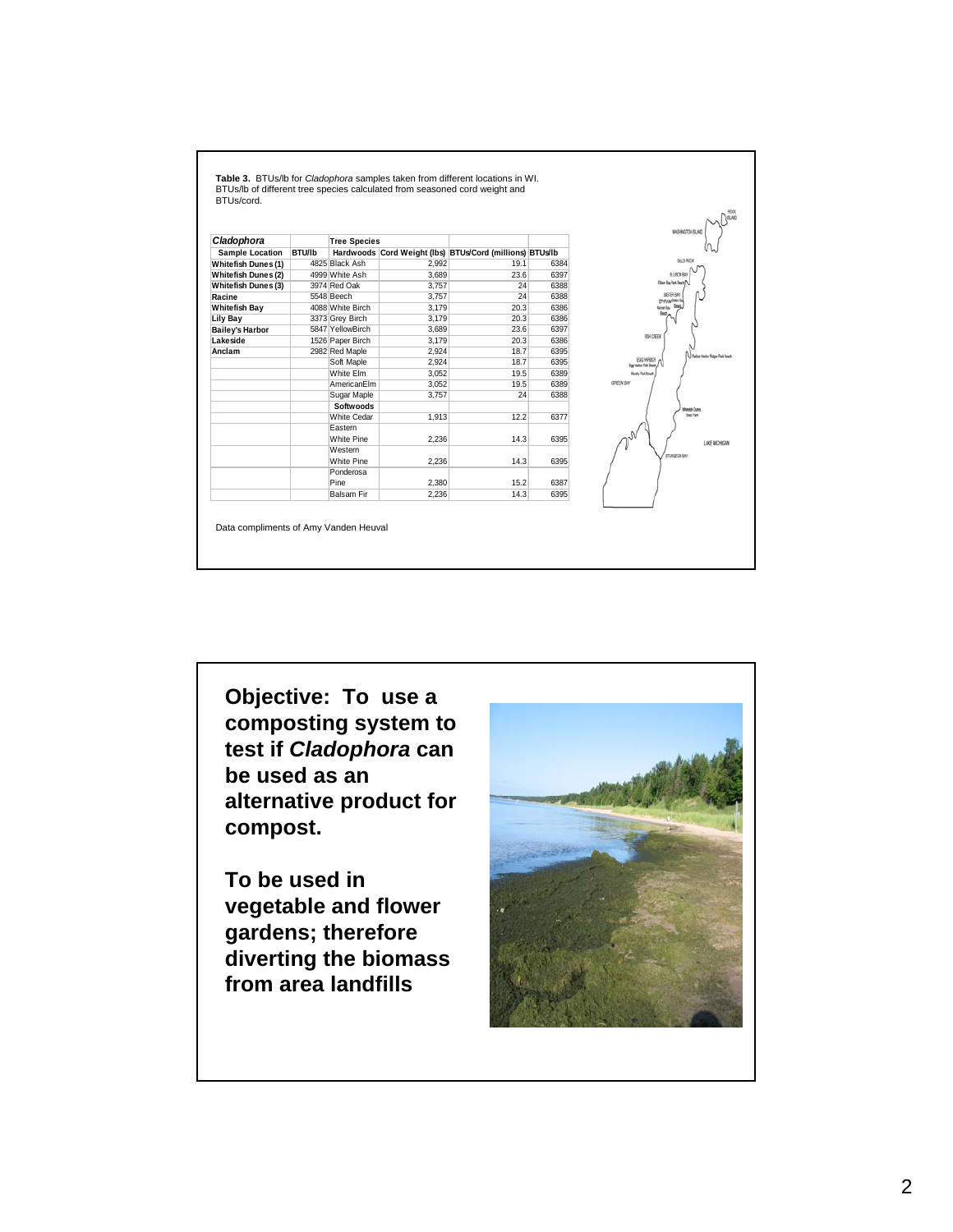

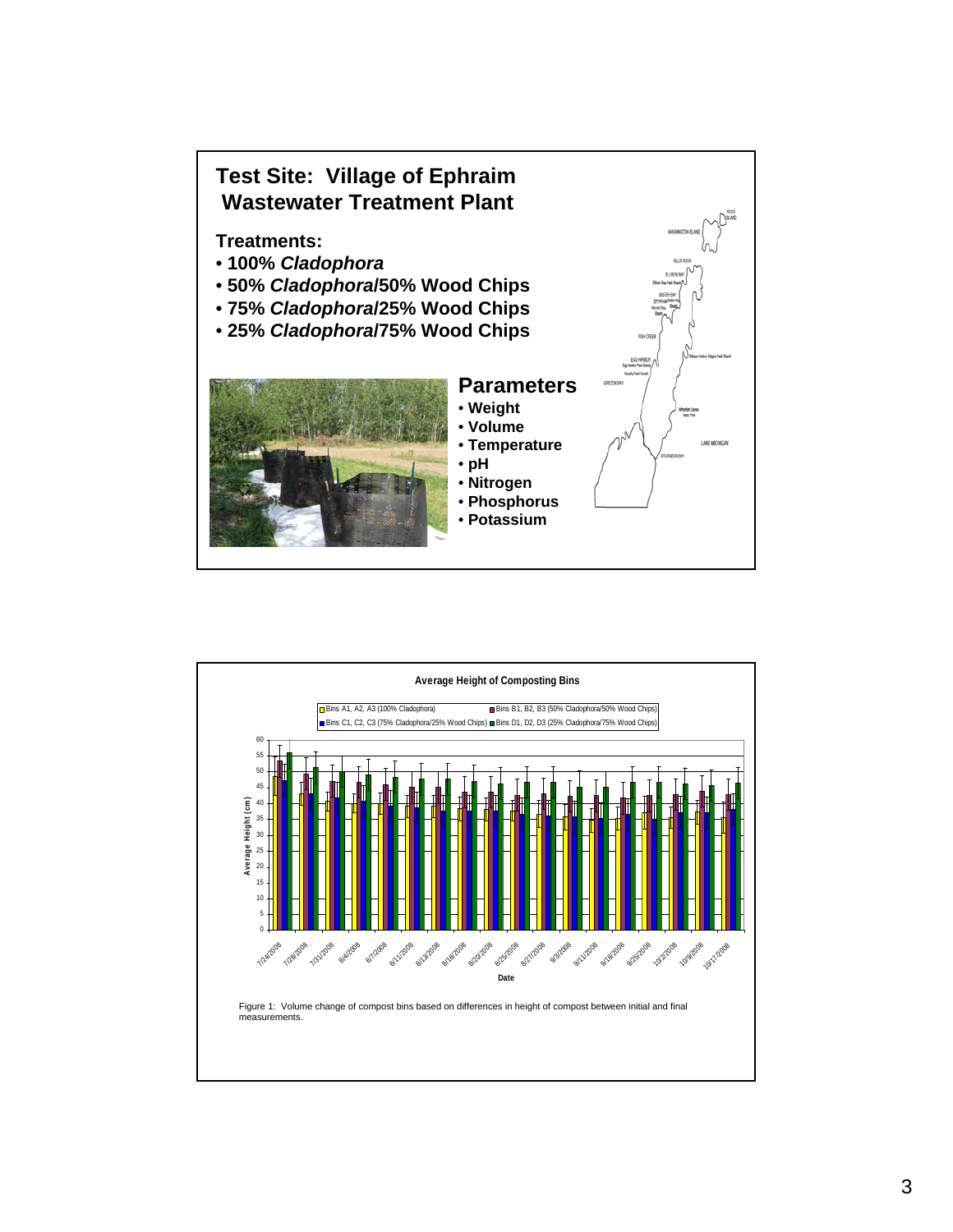| Compost Bin #  | Avg. Initial Weight<br>(lbs) | Avg. Final Weight<br>(lbs) | Avg. Difference<br>(lbs) |
|----------------|------------------------------|----------------------------|--------------------------|
| $A1$ thru $A3$ | 1411                         | 807                        | 604                      |
| B1 thru B3     | 982                          | 724                        | 258                      |
| $C1$ thru $C3$ | 559                          | 450                        | 110                      |
| D1 thru D3     | 428                          | 420                        | 8                        |

A Bins: 100% *Cladophora;*<br>B Bins: 50% *Cladophora*/50% Wood Chips;<br>C Bins: *25% Cladophora/*75% Wood Chips;<br>D Bins: 25% *Cladophora/*75% Wood Chips



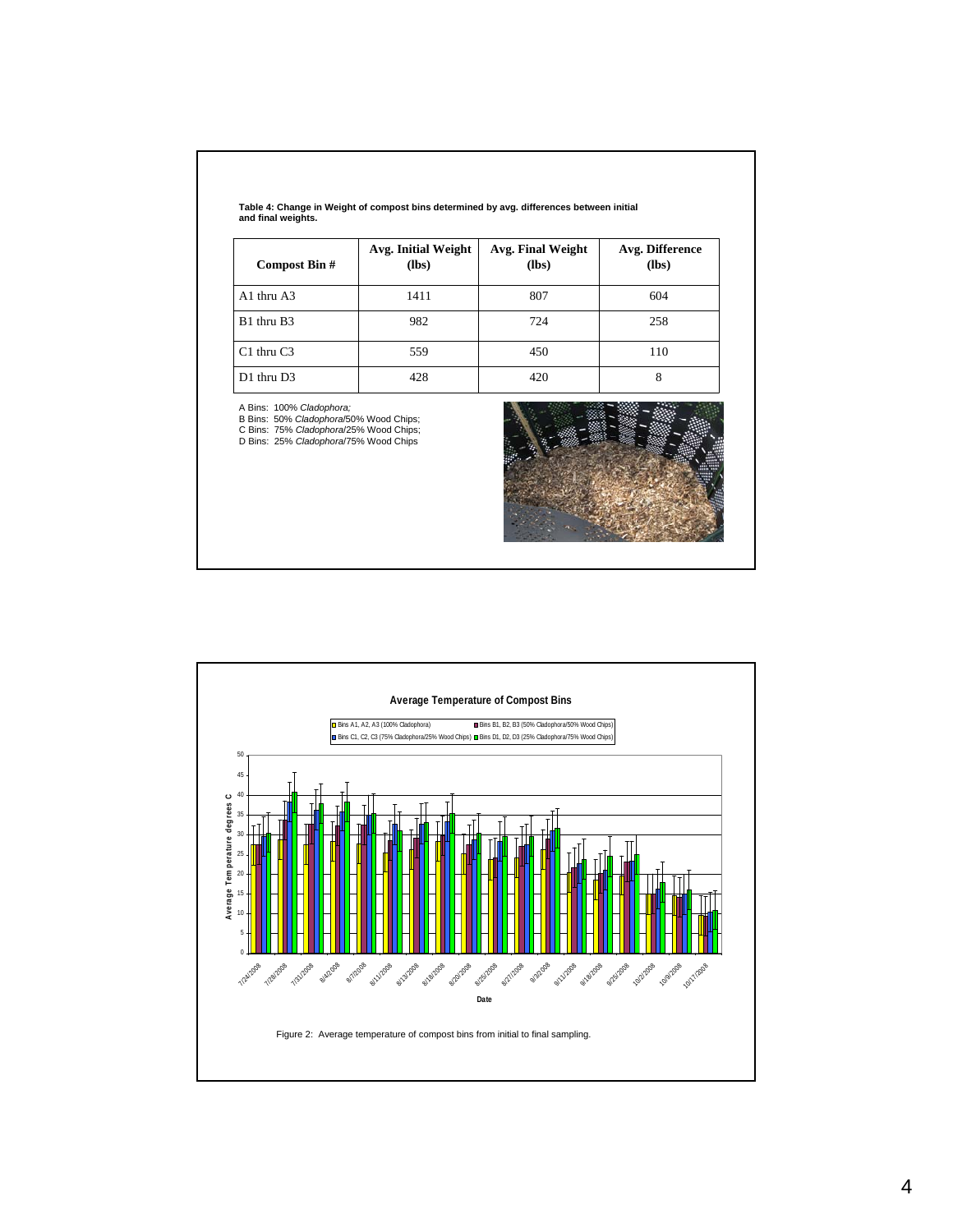

| Raw<br><b>Material</b>            | TKN (ppm)                                                                                   | $NH_{4}-N$<br>(ppm) | $NO3-N$<br>(ppm)        | <b>Total Inorganic</b><br>$N$ (ppm) | <b>Total Organic N</b><br>(ppm) |
|-----------------------------------|---------------------------------------------------------------------------------------------|---------------------|-------------------------|-------------------------------------|---------------------------------|
| Cladophora (avg.<br>of 2 samples) | 11,350                                                                                      | 359.48              | 3.81                    | 363                                 | 10,986                          |
| Wood Chips (avg.<br>of 2 samples) | 1750                                                                                        | 25.59               | 5.24                    | 31                                  | 1719                            |
| <b>Raw Material</b>               | Table 6: Analysis of raw material used in composting system.<br><b>Available P</b><br>(ppm) |                     | <b>Total P</b><br>(ppm) | Available K<br>(ppm)                | <b>Total K</b><br>(ppm)         |
| Cladophora (avg. of 2<br>samples) | 5.5                                                                                         |                     | 550                     | 366                                 | 1250                            |
|                                   | 20                                                                                          |                     | 300                     | 267                                 | 2000                            |
| Wood Chips (avg. of 2<br>samples) |                                                                                             |                     |                         |                                     |                                 |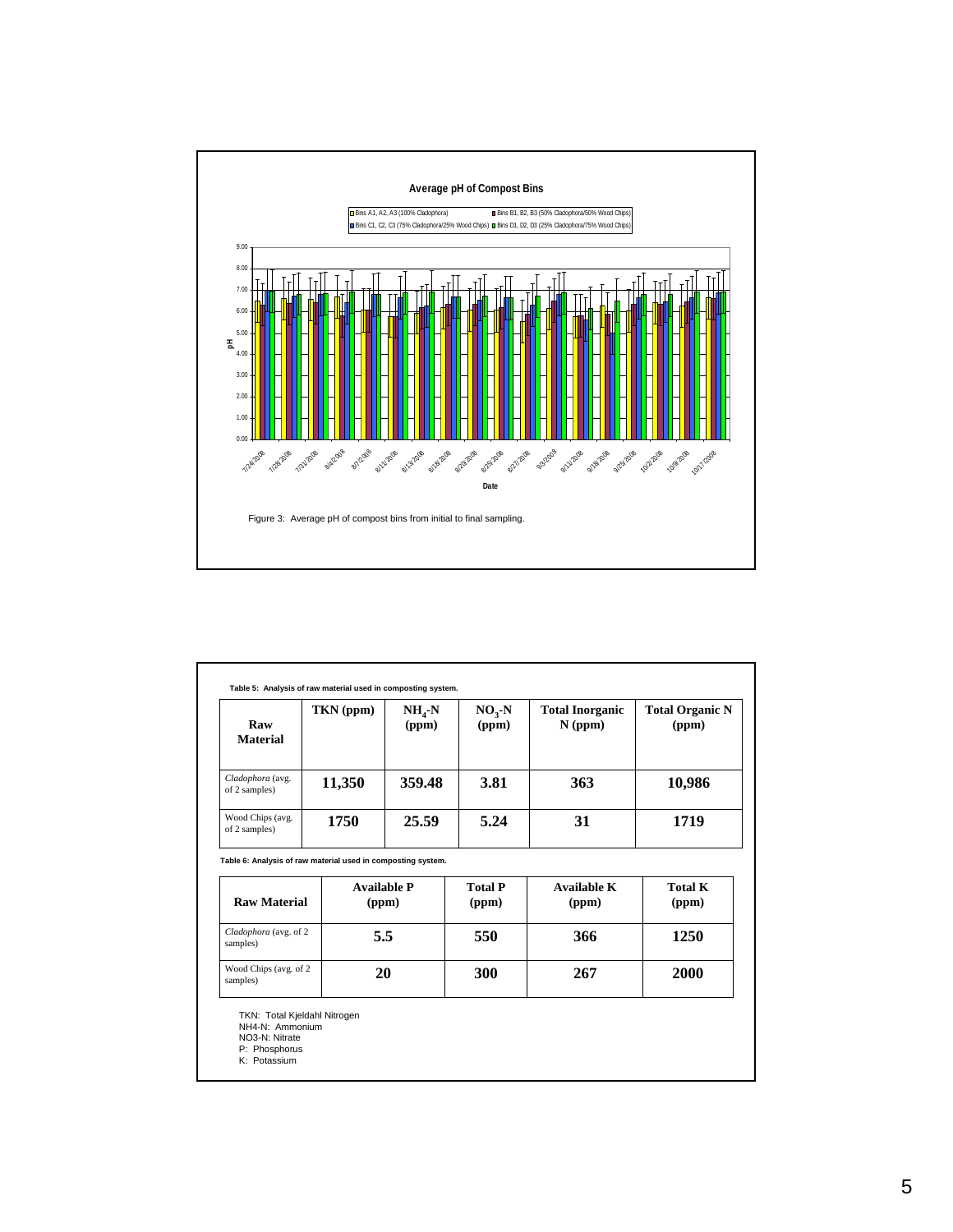| Compost<br><b>Bin</b> | Avg. TKN<br>(ppm) | Avg. $NH4-N$<br>(ppm) | Avg. $NO3$ -<br>$N$ (ppm) | Avg. Total<br><b>Inorganic N</b><br>(ppm) | Avg. Total<br><b>Organic N</b><br>(ppm) |
|-----------------------|-------------------|-----------------------|---------------------------|-------------------------------------------|-----------------------------------------|
| Bins A1 thru A3       | 11,500            | 544.75                | 7.07                      | 549.46                                    | 10,950.5                                |
| Bins B1 thru B3       | 4,200             | 170.40                | 21.33                     | 191.73                                    | 4008.3                                  |
| Bins C1 thru C3       | 5,733             | 283.84                | 57.22                     | 321.98                                    | 5411.4                                  |
| Bins D1 thru D3       | 3,933             | 83.66                 | 14.32                     | 97.98                                     | 3835.4                                  |

**Table 8: Final analysis of composting samples for organic and inorganic nitrogen.** 

| <b>Compost</b><br><b>Bin</b> | Avg. TKN<br>(ppm) | Avg. $NH4-N$<br>(ppm) | Avg. $NO3$<br>$N$ (ppm) | Avg. Total<br><b>Inorganic N</b><br>(ppm) | Avg. Total<br><b>Organic N</b><br>(ppm) |
|------------------------------|-------------------|-----------------------|-------------------------|-------------------------------------------|-----------------------------------------|
| Bins A1 thru A3              | 9675              | 167.92                | 368.68                  | 536.6                                     | 9138.4                                  |
| Bins B1 thru B3              | 4366.7            | 57.85                 | 176.31                  | 234.2                                     | 4132.5                                  |
| Bins C1 thru C3              | 4133.3            | 29.40                 | 4.18                    | 32.2                                      | 4101.1                                  |
| Bins D1 thru D3              | 3800              | 15.24                 | 8.05                    | 20.6                                      | 3779.4                                  |

A Bins: 100% Cladophora; B Bins: 50% Cladophora/50% Wood Chips; C Bins: 75% Cladophora/25% Wood Chips; D Bins: 25% Cladophora;75% Wood Chips

| <b>Compost Bin</b> | <b>Available P</b><br>(ppm) | <b>Total P</b><br>(ppm) | Available K<br>(ppm) | <b>Total K</b><br>(ppm) |
|--------------------|-----------------------------|-------------------------|----------------------|-------------------------|
| Bins A1 thru A3    | 9                           | 443                     | 393                  | 1052                    |
| Bins B1 thru B3    | 4                           | 222                     | 443                  | 592                     |
| Bins C1 thru C3    | 4                           | 293                     | 366                  | 887                     |
| Bins D1 thru D3    | 21                          | 315                     | 550                  | 1553                    |

**Table 10: Final concentrations of phosphorus and potassium from compost samples.**

| <b>Compost Bin</b> | <b>Available P</b><br>(ppm) | <b>Total P</b><br>(ppm) | Available K<br>(ppm) | <b>Total K</b><br>(ppm) |
|--------------------|-----------------------------|-------------------------|----------------------|-------------------------|
| Bins A1 thru A3    | 5                           | 425                     | 272                  | 1200                    |
| Bins B1 thru B3    | 3                           | 267                     | 203                  | 800                     |
| Bins C1 thru C3    | 5                           | 333                     | 335                  | 1133                    |
| Bins D1 thru D3    | 19                          | 333                     | 341                  | 1267                    |

A Bins: 100% Cladophora; B Bins: 50% Cladophora/50% Wood Chips; C Bins: 75% Cladophora/25% Wood Chips; D Bins: 25% Cladophora;75% Wood Chips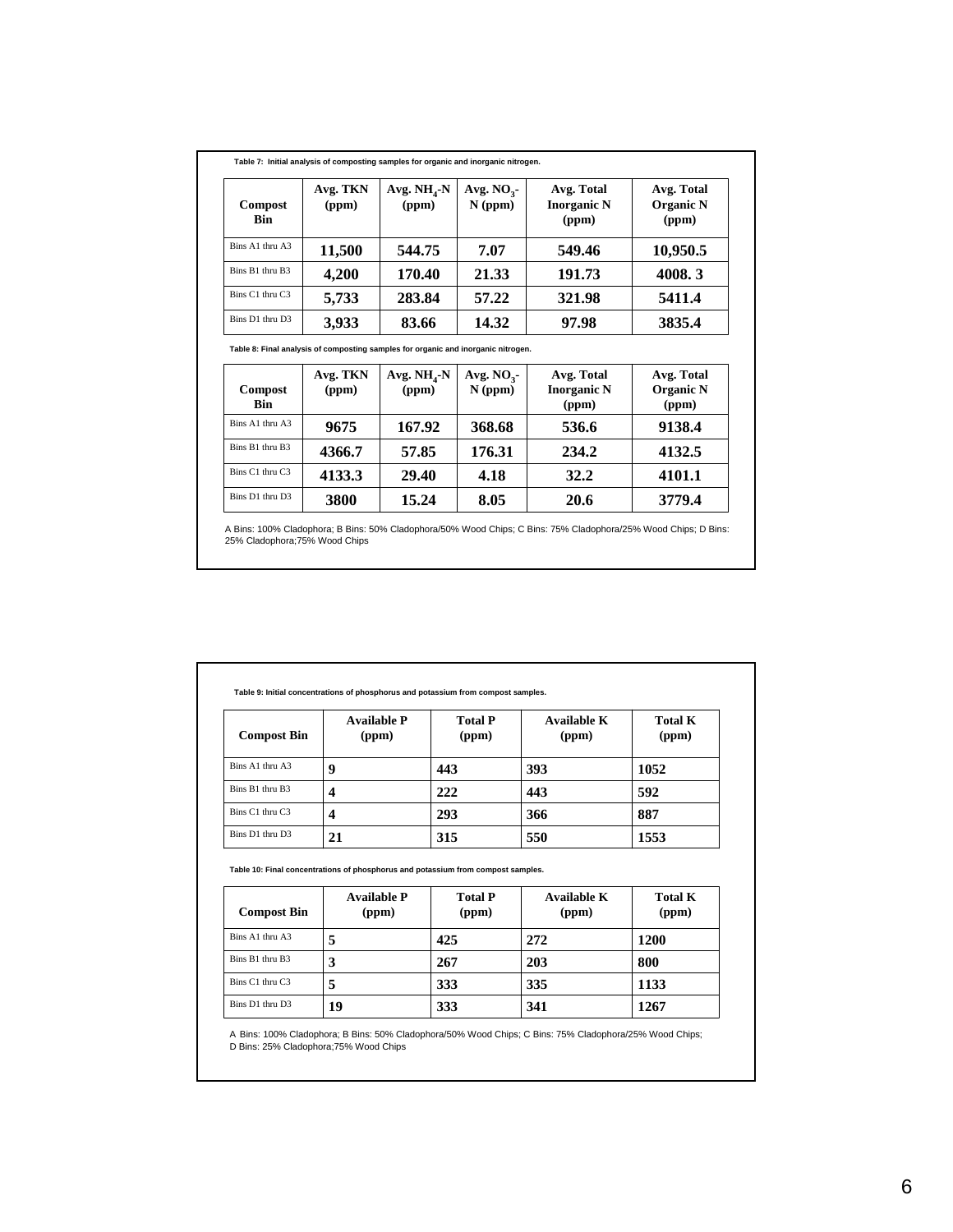**Can** *Cladophora* **biomass be pelletized and be burned in pellet stoves, etc. as an alternative heat source?**

*Cladophora was evaluated by "Renewafuel" for thermal potential*

**Results:**

•**Thermal potential of 7792 BTU's (moisture and ash free)**

•**Thermal potential of 4239 BTU's (some moisture and not ash free)**

•**Too high in ash to be used as a primary combustible material, but may be used as a secondary combustible material**

|                               | <b>Summary</b>                                                                                      |
|-------------------------------|-----------------------------------------------------------------------------------------------------|
| composting systems.           | •Cladophora may be used for home or municipal                                                       |
|                               | •The 75% Cladophora to 25% wood chip mixture<br>makes the preferred composting system.              |
|                               | • Inorganic Nitrogen was in high enough<br>concentration to make good compost.                      |
| final samples.                | • Not much difference seen in potassium and<br>phosphorus concentrations from initial samples to    |
| primary combustible material. | •Cladophora may have the potential to be used as a<br>secondary combustible material or additive to |